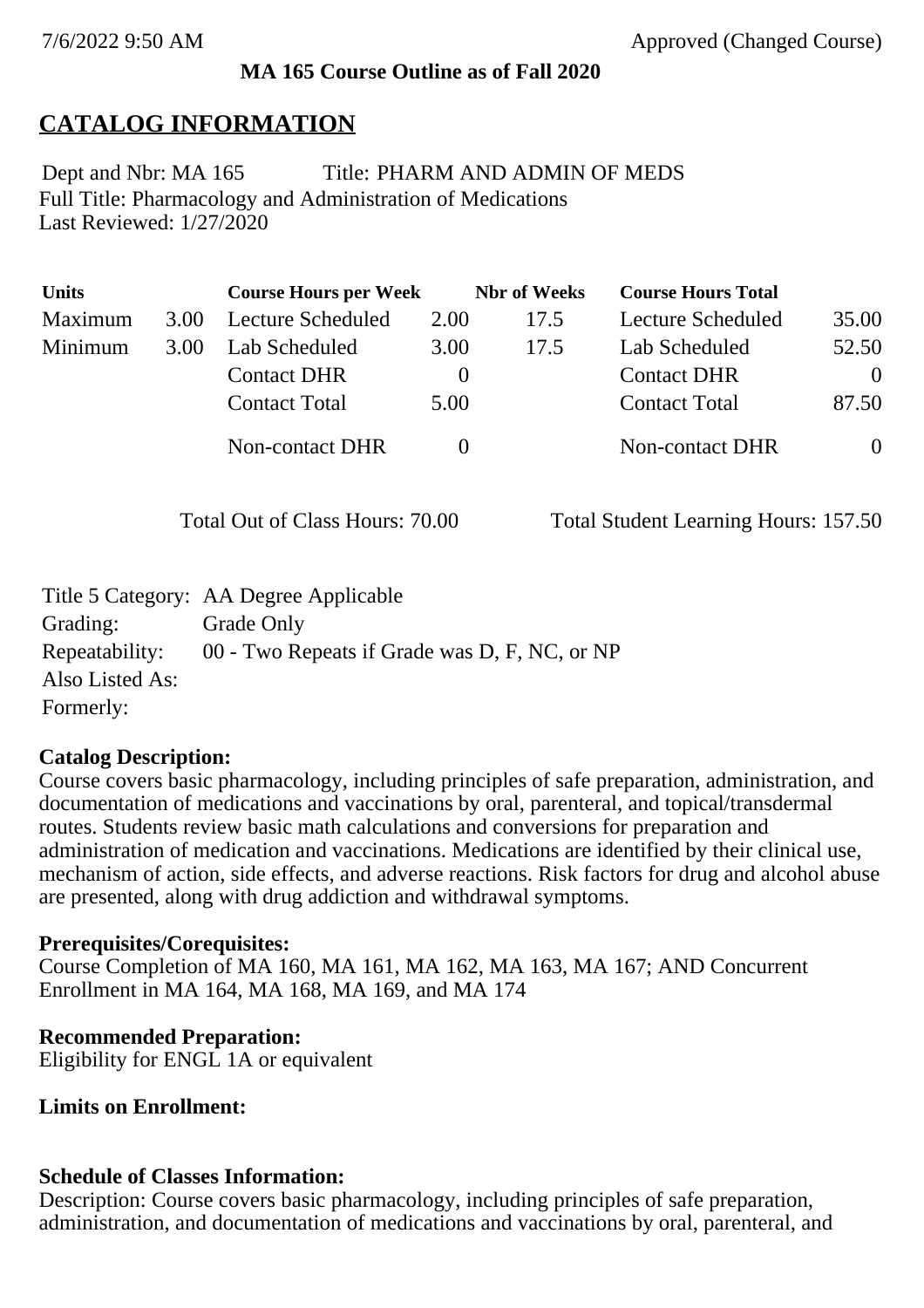topical/transdermal routes. Students review basic math calculations and conversions for preparation and administration of medication and vaccinations. Medications are identified by their clinical use, mechanism of action, side effects, and adverse reactions. Risk factors for drug and alcohol abuse are presented, along with drug addiction and withdrawal symptoms. (Grade Only)

Prerequisites/Corequisites: Course Completion of MA 160, MA 161, MA 162, MA 163, MA 167; AND Concurrent Enrollment in MA 164, MA 168, MA 169, and MA 174 Recommended: Eligibility for ENGL 1A or equivalent Limits on Enrollment: Transfer Credit: Repeatability: Two Repeats if Grade was D, F, NC, or NP

# **ARTICULATION, MAJOR, and CERTIFICATION INFORMATION:**

| <b>AS Degree:</b><br><b>CSU GE:</b> | Area<br><b>Transfer Area</b> | Effective:<br>Effective: | Inactive:<br>Inactive: |
|-------------------------------------|------------------------------|--------------------------|------------------------|
| IGETC:                              | <b>Transfer Area</b>         | Effective:               | Inactive:              |
| <b>CSU Transfer:</b>                | Effective:                   | Inactive:                |                        |
| <b>UC</b> Transfer:                 | Effective:                   | Inactive:                |                        |

**CID:**

#### **Certificate/Major Applicable:**

[Both Certificate and Major Applicable](SR_ClassCheck.aspx?CourseKey=MA165)

## **COURSE CONTENT**

## **Student Learning Outcomes:**

Upon completion of the course, students will be able to:

1. Explain and demonstrate the principles of safe medication administration in accordance with the Medical Board of California's medical assistant (MA) scope of practice, the Occupational Safety and Health Administration (OSHA) regulations, the Health Insurance Portability and Accountability Act (HIPAA) guidelines, and the California Certifying Board for Medical Assistants (CCBMA) requirements.

## **Objectives:**

Students will be able to:

- 1. Accurately convert and calculate medication and vaccine dosages: for infants, children, and adults utilizing standardized units of measure
- 2. Utilize accepted pharmacologic abbreviations
- 3. Describe drug classifications
- 4. Identify the appropriate clinical uses of medications
- 5. Identify medications based on Review of Systems (ROS)
- 6. List commonly used over-the-counter (OTC) medications
- 7. Describe drug side effects and adverse reactions to prescribed and OTC medications
- 8. Identify risk factors and withdrawal symptoms of addictive substances
- 9. Apply history of drug legislations as it relates to current standards
- 10. Demonstrate knowledge and scope of practice of the medical assistant as it relates to drug administration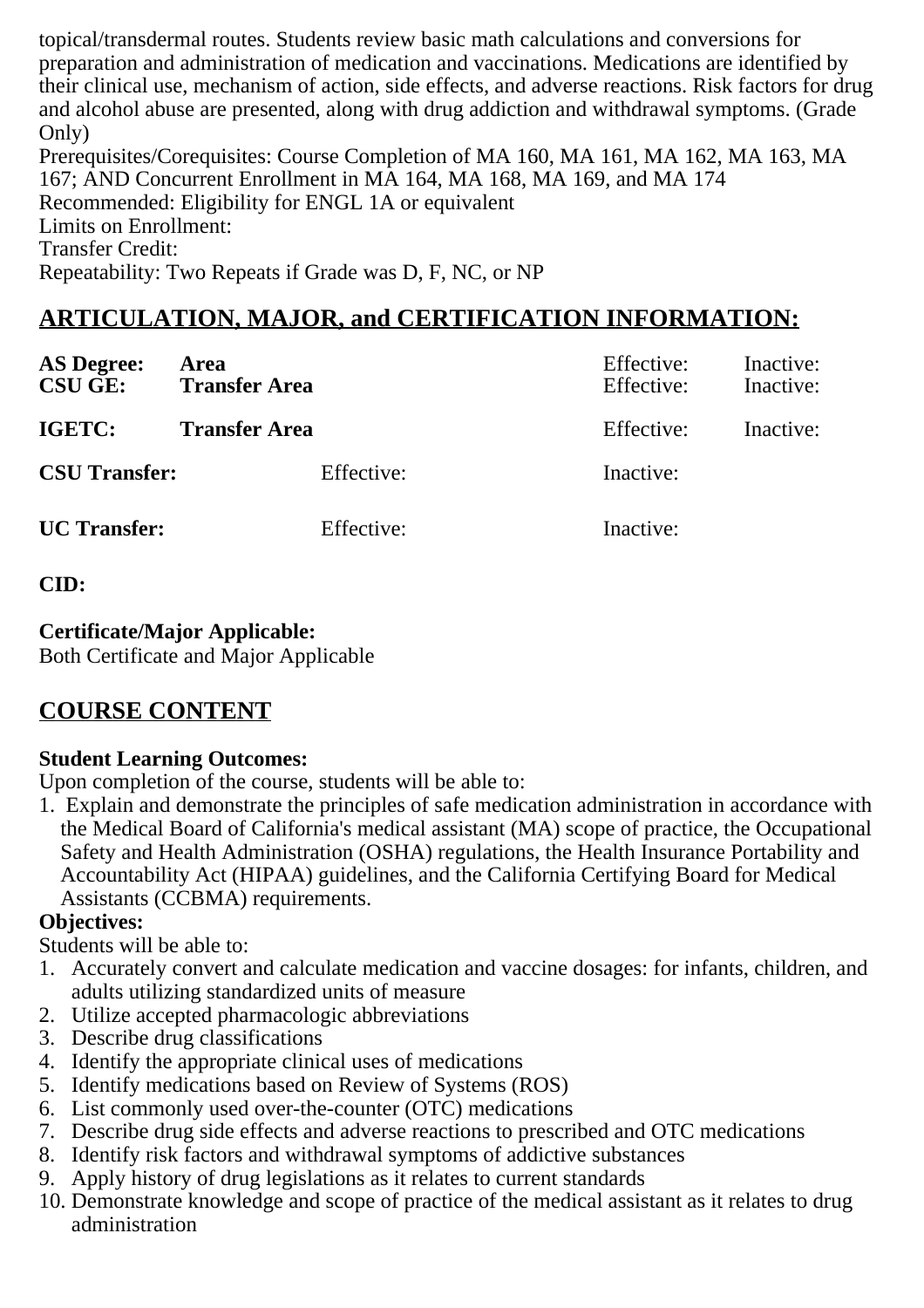- 11. Prepare and administer medications utilizing medical aseptic technique
- 12. Document administration of medications using paper and/or Electronic Medical Records (EMR)

### **Topics and Scope:**

- I. Mathematics of Dosage
	- A. Roman numerals
	- B. Fractions
	- C. Decimal fractions
	- D. Percentage
	- E. Proportion
	- F. Fahrenheit and Celsius
	- G. Systems of measurement
	- H. Dosage for children
	- I. Dosage of drugs standardized in units
- II. Basic Pharmacology
	- A. Principles of drug administration
	- B. Common abbreviations related to route of administration and frequency of dosage
	- C. Drugs, by clinical use, including antibiotics, sulfonamides, antihistamines, antihypertensive agents, tranquilizers and antidepressants, hormones, diuretics, urinary antiseptics, antineoplastic drugs, immunizing and immunosuppressive agents, geriatric medication
	- D. Drugs that affect the respiratory system, blood vessels, the blood, the central nervous system, the autonomic nervous system, and the digestive system
	- E. Vitamins and minerals
- F. OTC medications
- III. Adverse Reactions
	- A. Identifying symptoms
	- B. Required reporting
- IV. Drug and Alcohol Abuse
	- A. Signs and symptoms
	- B. Treatments
	- C. Diversion
	- D. Interactions with food and drugs
- V. Administration of Medication
	- A. Apply history of drug legislation as it relates to current standards
	- B. Factors influencing dosage
	- C. Parts of a prescription\*
	- D. Guidelines for preparation and administration of medication\*
	- E. Systems of measurement conversions\*
	- F. Preparation and administration of oral medications\*
	- G. Reconstitution of powdered drugs for parenteral administration\*
	- H. Withdrawal of medication from an ampule or vial\*
	- I. Preparation and administration of intradermal and subcutaneous injections\*
	- J. Location of intramuscular injection sites\*
	- K. Preparation and administration of intramuscular injections<sup>\*</sup>
	- L. Administration of TB tests\*
	- M. Preparation and administration of topical/transdermal medications\*
	- N. Spelling review of medications

VI. Scope of Practice

\*These items are introduced in lecture, and the related skills are performed in the lab.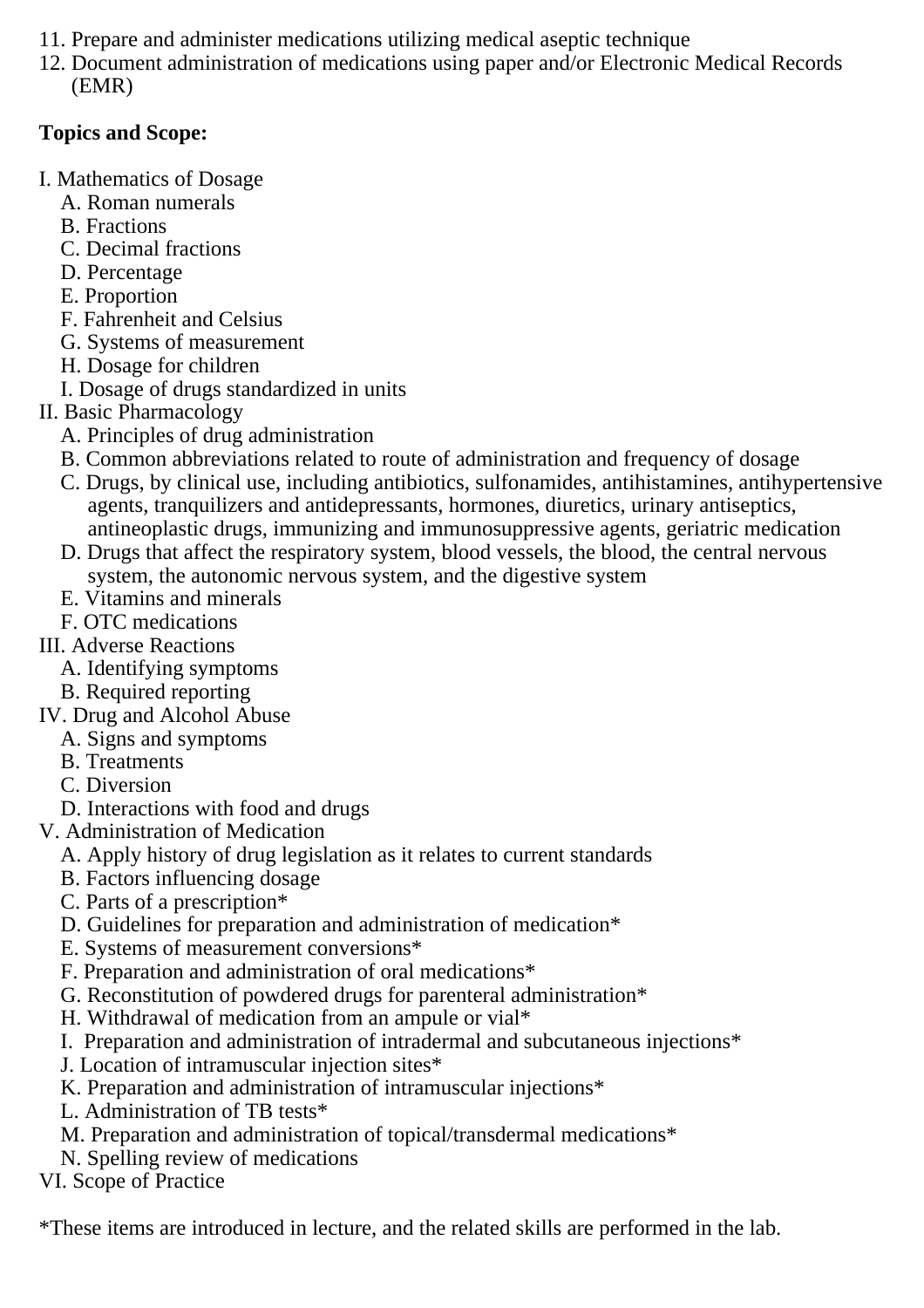#### **Assignment:**

Lecture-Related Assignments:

- 1. Reading 1-3 chapters per week
- 2. Homework problems
	- a. Math assessment and dosage calculation exercises, 5-25 questions per week
	- b. Critical thinking exercises from textbook scenarios, 10-25 exercises per week
	- c. Vocabulary assessment from textbook,10-20 words per week
- 3. Completion of 2-6 unit exams and one final exam
- 4. Completion of the safe medication dosage calculation exam with a score of 90% or better by the third attempt. This assignment is not graded for purposes of this course, but failure to pass this assignment with a grade of 90% or better on the third attempt will result in a failed grade.

Lab-Related Assignments:

- 1. Practice skill performance related to safe calculation, preparation, administration and documentation of medications and vaccinations that include oral, parenteral, and topical/transdermal routes
- 2. Demonstrate competency in formal skill check-offs within 3 attempts related to safe calculation, preparation, administration and documentation of medications and vaccinations that include oral, parenteral, and topical/transdermal routes

### **Methods of Evaluation/Basis of Grade:**

**Writing:** Assessment tools that demonstrate writing skills and/or require students to select, organize and explain ideas in writing.

None, This is a degree applicable course but assessment tools based on writing are not included because skill demonstrations are more appropriate for this course.

**Problem Solving:** Assessment tools, other than exams, that demonstrate competence in computational or noncomputational problem solving skills.

Homework problems, dosage calculations, memorization of standard units of measure through classroom participation, exercises, and case scenarios

**Skill Demonstrations:** All skill-based and physical demonstrations used for assessment purposes including skill performance exams.

Skill performance competencies <br>Skill Demonstrations<br> $\frac{1}{40-60\%}$ 

**Exams:** All forms of formal testing, other than skill performance exams.

Unit exams and final exam

Writing  $0 - 0\%$ 

Problem solving 10 - 20%

40 - 60%

| Exams |          |  |  |
|-------|----------|--|--|
|       | 30 - 40% |  |  |